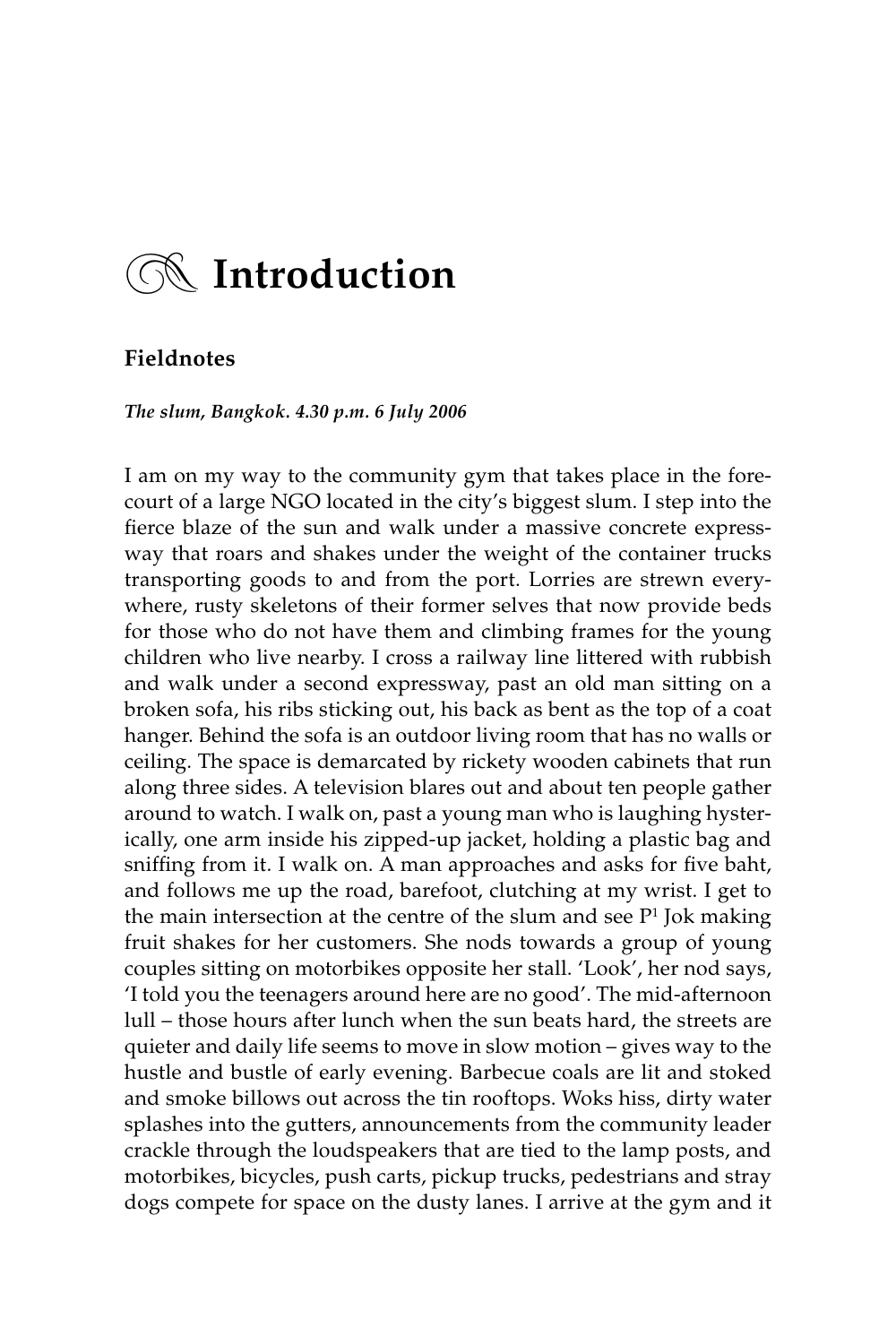#### 2 • *Searching for a Better Life*

is deserted except for Som, a young man of seventeen who sits on a weightlifting bench under a plastic awning waiting for his friends.

Som is wearing an NYC baseball cap, a pair of bright orange sunglasses and three chunky metal chains around his neck. Hanging from each chain is a pendant: from one a miniature statue of Buddha, from another a letter from the Japanese alphabet with the word JAPAN inscribed underneath, and from the third a diamante dollar sign. He is dressed in a vest, into which he has cut a deep V shape at the neck, and a pair of baggy jeans scarcely held up by a belt emblazoned with the word BLING, clearly worn for ornamental rather than functional purposes. Som sits with his elbows resting on his knees, his hands clasped together, his head hung low. I sit beside him, and he tells me that he is not feeling so good. When I ask why, he says he has not slept properly for three nights because he has so many problems. What problems? I ask. And he tells me of the troubles that the dark nights intensify in their own cruel way.

Som's mother recently told him that she and Som's sister would be moving up country, because a family feud following the death of Som's grandmother means that they are no longer welcome in the small wooden hut where they live with Som and Som's aunt, uncle and cousins. Som has been told to leave and has three weeks to find somewhere to live. He does not earn a reliable or adequate income: some weeks he gets casual labouring work at the port for one or two nights, he helps a friend's mother at her market stall for a couple of hours on weekday afternoons, and sometimes he gets extra work on Saturday evenings packing away the tables and chairs at a local street cafe. While these sources of income are indispensable for Som, they provide him with no security – nothing with which to weather the storm that has come his way.

Som was born just outside Bangkok and lived in a rented apartment in a low-income neighbourhood with his mother, father and older sister until he was eight years old. His father came from the north-east of Thailand and worked as a telephone repair man, and his mother comes from a family who settled in Khlong Toey slum in the 1950s, and worked in a garment factory. When Som was eight, his father died from cancer of the liver, and an ensuing conflict between his mother and his father's family left Som's mother with no inheritance and insufficient means with which to raise her two children. She moved back to Khlong Toey slum with Som and his sister, and into her mother's house, which was already home to Som's grandmother, aunt, uncle and four cousins. During this time, Som attended the local community school but left at thirteen, before completing compulsory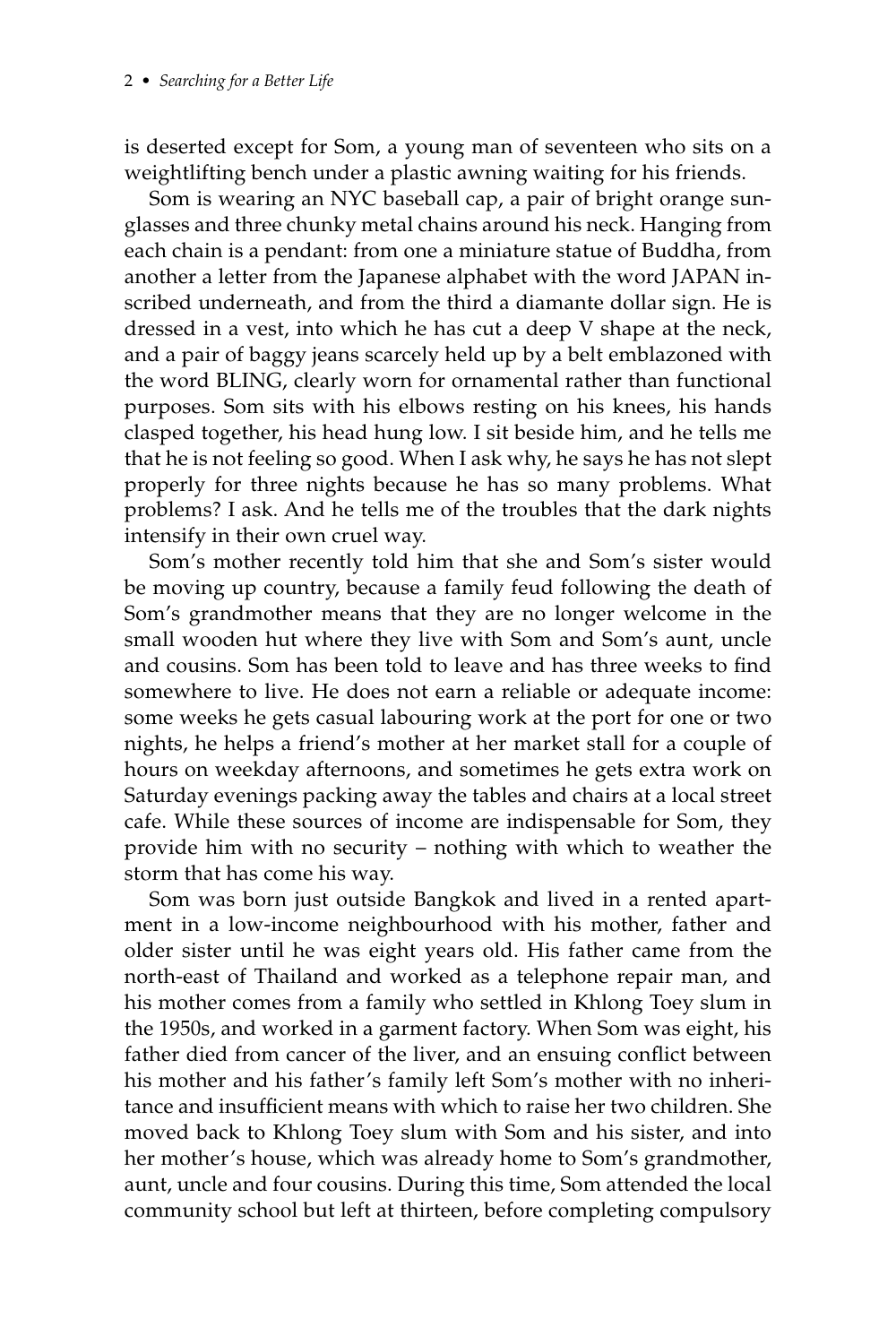schooling, because he was no longer prepared to suffer the beatings he received at the hands of his teachers (punishments for falling asleep in class, a result of working in the early mornings to help his mother make ends meet). For the next three years, Som worked in a variety of informal jobs: at a toy shop, at market stalls and food stalls, and running errands for neighbours. He continued to live in his grandmother's house with his mother and sister and extended family, but relationships within the household grew increasingly strained, as poverty, overcrowding and gruelling work took their toll on family members, and as Som's mother and sister became increasingly dependent on alcohol and prone to bouts of violence. When Som was fourteen, he moved out to live with a girlfriend who was considerably older than him and rented her own room, but when that relationship broke down he moved back to the family home where he has been ever since, although he stays frequently at friends' houses.

Som has his heart set on a better life than the one he knows today. When he was sixteen, he decided to return to school in order to increase his earning potential, and enrolled on a course at the local community college to prepare for his lower secondary exams. Since then he has been studying part time and working as a casual labourer, but he dreams of doing a nine to five job in an office, of wearing a suit and of earning enough money to support his family and leave the slum.

# **About this Book**

This book is about Som, his friends and his peers growing up in the slums of Bangkok, at a moment in their lives and a moment in national and global history marked by a series of profound and interlocking transitions. It offers an account of an ethnographic study I undertook between 2005 and 2006 in an inner-city slum, first undertaking participant observation and engaging in everyday conversations, then conducting interviews, focus group discussions and a range of other qualitative, participatory research activities. It also draws on fieldwork undertaken in the homes and schools of relatively wealthy Thai families, although these remain in the background, referred to as a means of drawing out some of the issues and concerns particular to those living in slum communities.

The book is about *the search for a better life* – what this means for those struggling to get by in a rapidly developing and globalizing economy, how they try to fulfil their dreams, and the outcomes and side effects of their endeavours. It is not a book about the most destitute or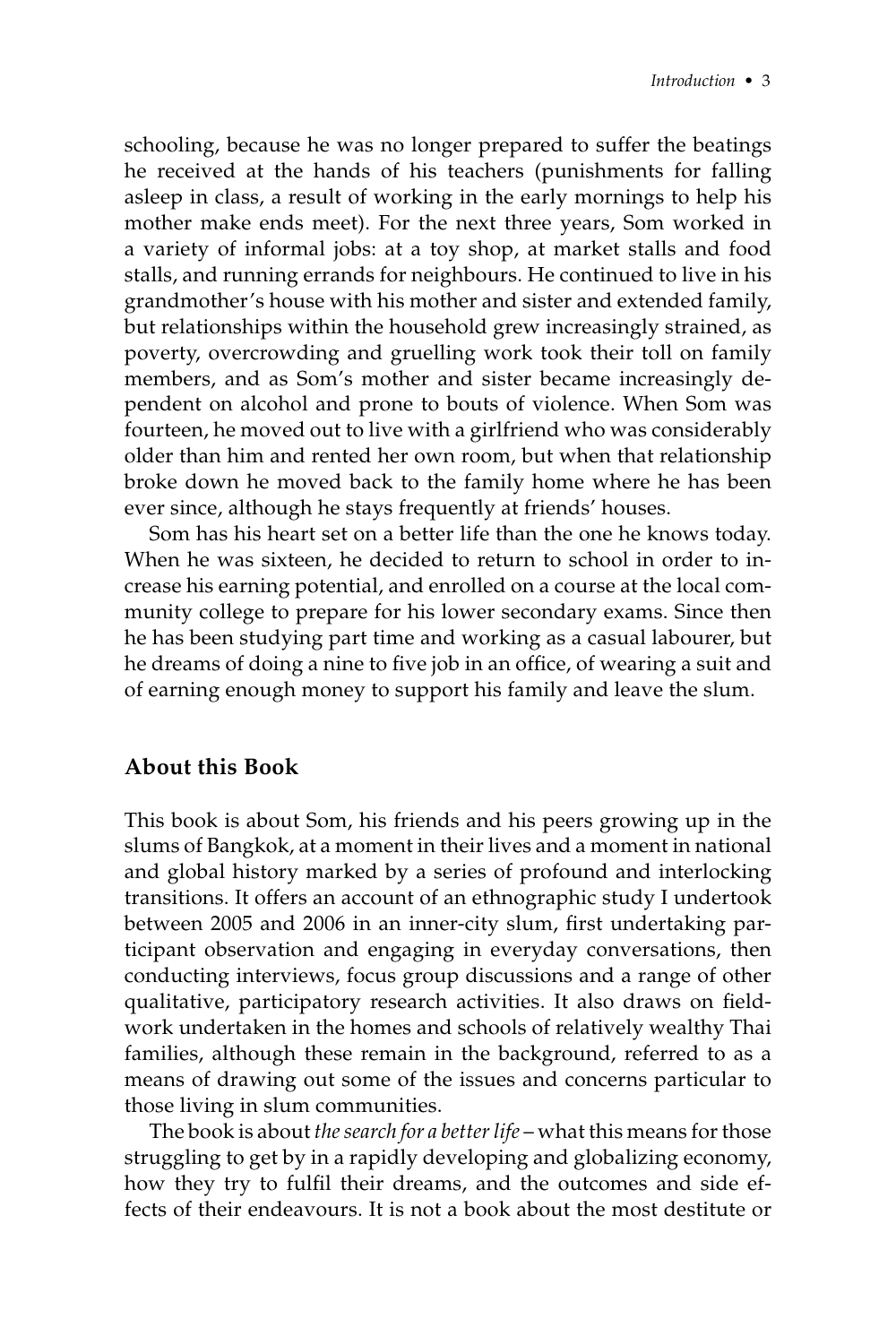otherwise troubled slum dwellers whose stories may be more familiar; it does not focus on the issues of housing, drug addiction, alcoholism, prostitution, HIV-AIDS, gambling, orphaned children, teenage pregnancy or suicide – although these issues are certainly present and form a crucial part of the backdrop against which Som and his peers were growing up. Instead, this book tells a story about a group of slum dwellers who are trying to create a better life for themselves and their families, with the odds stacked against them.

In this, it focuses on three key spheres of everyday practice: *living the teenage life*, or engagement in global cultural practices; *doing the right thing*, or engagement in local cultural practices; and *forging the future*, or engagement in educational and economic activity designed to reduce hardship and improve material standards of living. It explores the key activities involved in each of these spheres of activity, the meanings that participants attach to them, the pertinent elements of the contexts in which those activities take place and the unintended consequences that can ensue from them.

Theoretically the book reflects on the issue of agency, as exercised by young people living in conditions of severe structural constraint, showing how the exercise of agency can have negative outcomes for those who struggle to survive the daily grind of slum life yet dare to dream of something better. In particular, the book demonstrates that when studying the agency of the urban poor, a holistic approach is important: action in one sphere of life can have 'spill-over' effects in other spheres, and without acknowledging the existence of these multiple spheres and the connections between them, we cannot properly understand the ways in which agency operates when severely constrained, often bumping up against itself in different realms of practice and interacting with multiple structures to produce counterproductive outcomes.

This theoretical approach sits alongside that of scholars writing within the interdisciplinary and expanding global youth studies literature, in particular those whose work takes a critical approach to the study of marginalized agency. Many of these scholars are influenced by Bourdieu's notion of cultural production and reproduction, identifying the mechanisms through which young people living in conditions of socio-economic disadvantage around the world come to reinforce their positions of marginalization through everyday cultural practice. In this book I take a slightly different approach, analysing not how the exercise of marginalized agency can reproduce socio-economic structures of oppression, but instead how exercising marginalized agency within one realm or sphere of cultural practice can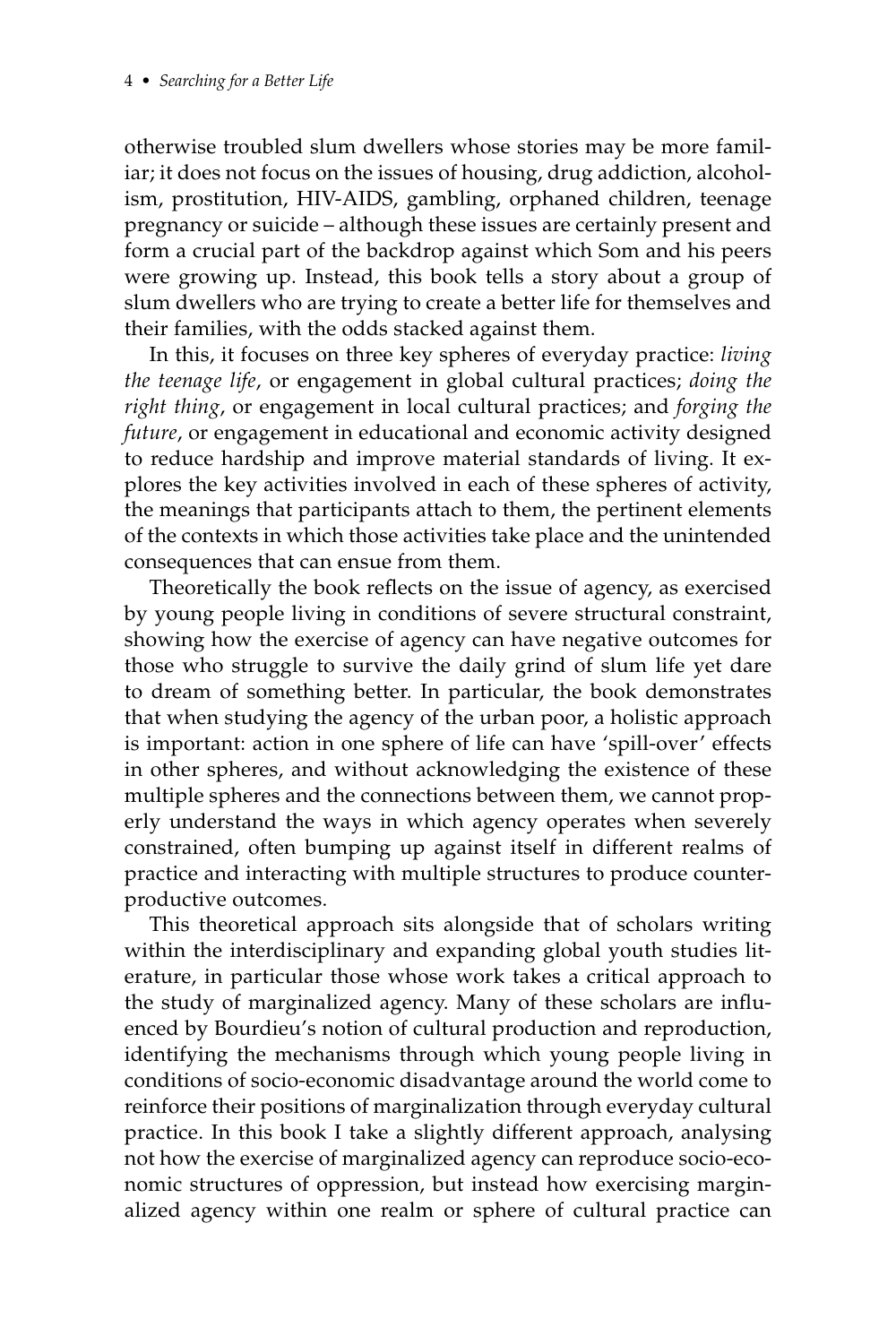engender counterproductive outcomes within other spheres, bringing in its wake a host of unintended, negative outcomes.

The critical scholarship within the global youth studies literature has informed the theoretical framework in this study, which I developed through the iterative process of data analysis and reading. This framework is represented visually in Figure 0.1. Each circle represents a sphere of action and appears porous to represent the insecurity and



**Figure 0.1.** Diagram showing how action in each realm of practice can be precarious and have unintended consequences for other realms.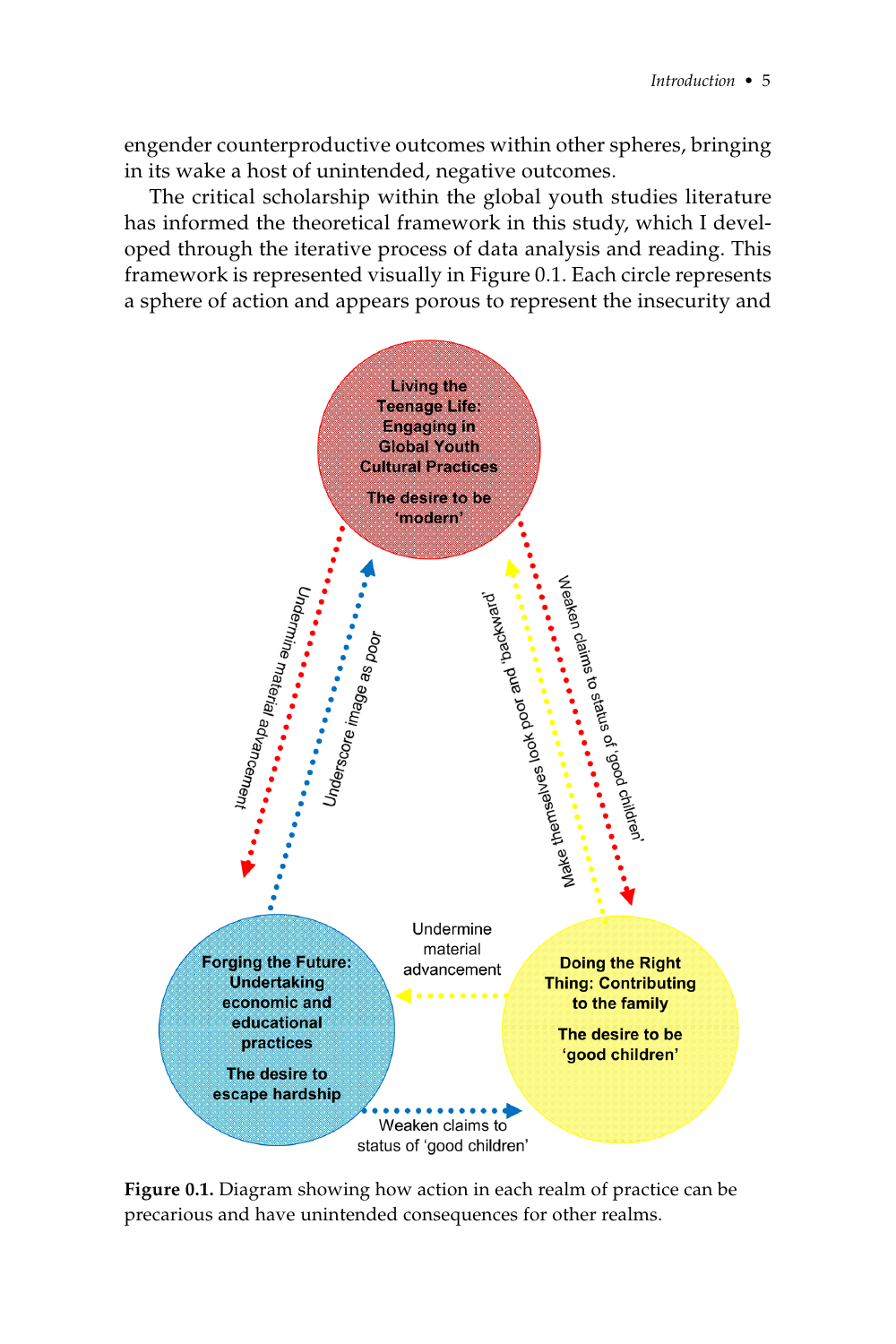complexities attendant in each set of endeavours (each of these circles forms the basis of discussion in one of the empirical chapters in Part II of the book). The dotted arrows between the circles represent the spillover effects emanating from and destined towards the other spheres of activity. The diagram provides a way of understanding how action within one realm of practice is itself fraught with tension and can have disabling effects in other realms when exercised by those in positions of structural disadvantage.

The remainder of this book sets about elucidating the central argument – that for young people growing up in urban poverty, the multifarious pursuit of a better life can have profoundly negative consequences. It is divided into three parts. Part I provides the background to the study. Chapter 1 sets the scene: it outlines the key terms used throughout the book, introduces Theravada Buddhism and some of its salient aspects as these relate to the central concerns of the study, then recounts Thailand's story of rapid development and the history of slum proliferation in the country, briefly surveying the socio-economic context in which the search for a better life has come to such prominence and introducing the slum in which fieldwork took place. Chapter 2 goes on to survey and critique the existing literature that deals with young people in Thailand – either explicitly or by implication – and to highlight the theoretically informed, critical studies that have influenced my interpretation of empirical data and the development of my conceptual framework. Chapter 3 describes the fieldwork journey, offering a personal and reflexive account of the processes of research design, data collection and analytical interpretation.

Part II details the main findings of the study. Chapter 4 focuses on young slum dwellers' endeavours to 'live the teenage life', to engage with the products and images of the global youth culture industry, and through these to construct images of wealth, global connection and modernity and present these to others, especially their peers. The chapter explores the complex and contradictory context in which these practices take place and some of their unintended consequences, especially those relating to the other two spheres explored in the book. Chapter 5 discusses young slum dwellers' attempts to 'do the right thing' by their families, to provide much-needed support in the form of money and labour, and through this to construct themselves as 'good' children. The chapter pays attention to the unintended consequences of these endeavours, focusing on those that spill over into the other two spheres of everyday practice. This chapter also investigates young slum dwellers' attempts to make *living the teenage life* and *doing the right thing* compatible, once again focusing on the unintended